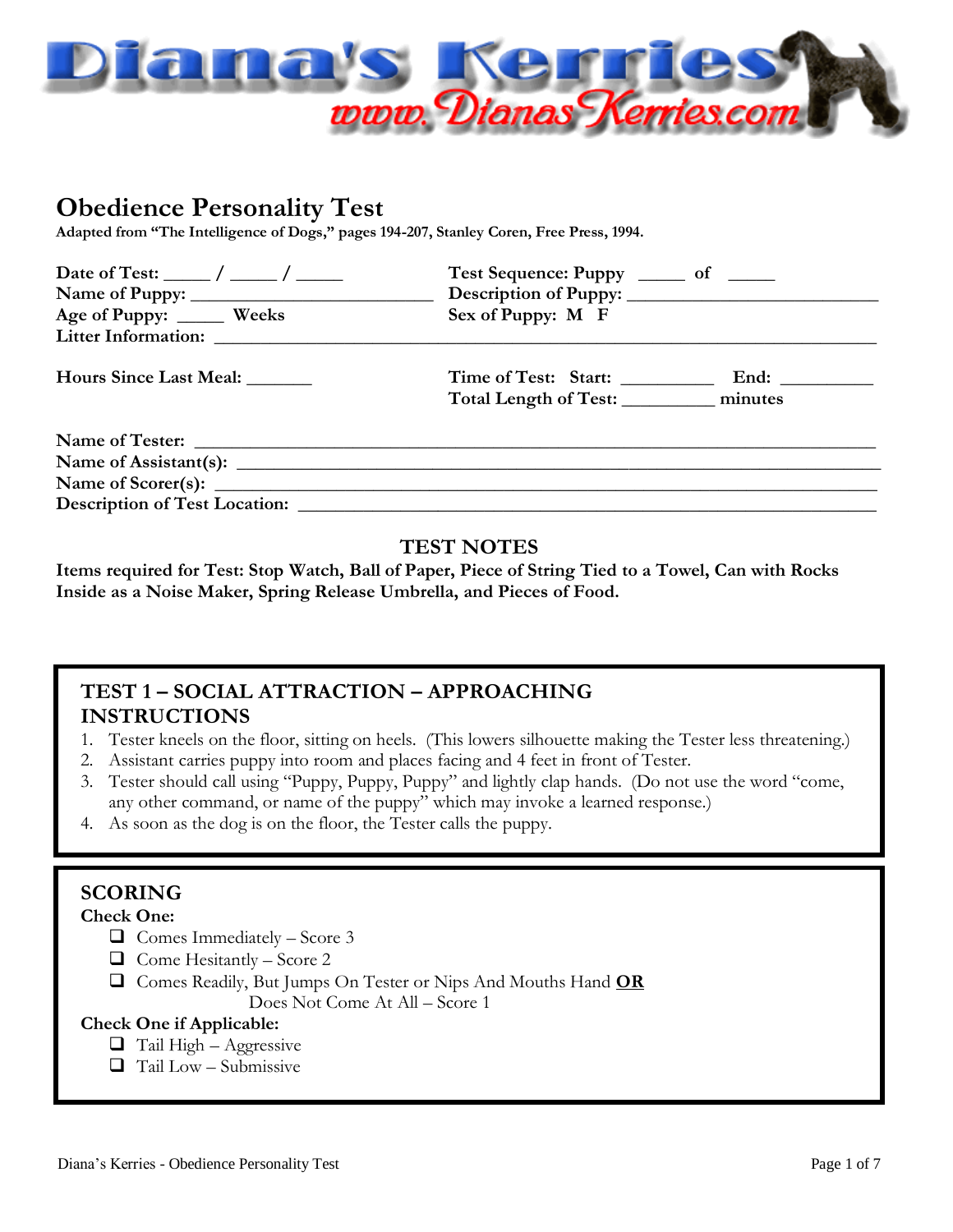# **TEST 2 – SOCIAL ATTRACTION – FOLLOWING INSTRUCTIONS**

1. Tester stands up next to the puppy, verbally encouraging the dog with "Puppy, Puppy, Puppy" and pats leg and walks away.

# **SCORING**

### **Check One:**

- $\Box$  Follows Score 3
- $\Box$  Follows Hesitantly Score 2
- Doesn't Follow **OR** Follows and Gets Underfoot and Mouths and Nips At Testers Feet Score 1

### **Check One if Applicable:**

- $\Box$  Tail High Aggressive
- $\Box$  Tail Low Submissive

# **TEST 3 – SOCIAL DOMINANCE – RESTRAINT INSTRUCTIONS**

- 1. Tester kneels on the floor and gently roll the puppy on it's back.
- 2. Puppies legs must be pointing up with spine against the floor.
- 3. **START STOP WATCH FOR 30 SECOND COUNT** when puppy is in position.
- 4. Exert just enough pressure to keep the puppy on it's back.
- 5. Look directly at the dog, but do not force eye contact.
- 6. Use a bland expression that is not harsh or threatening, and remain silent till end of test.
- 7. Hold puppy for 30 seconds.

# **SCORING NOTES**

#### **Check One:**

- Initial Struggle, But Settles Down **OR** Gives Up Score 3
- $\Box$  No Struggle, Allows Some Eye Contact Score 2
- No Struggle, But Avoids Eye Contact **OR** Struggles Fiercely For 30 Seconds **OR** Bites or Growls At Any Point. – Score 1

### **Check One if Applicable:**

- $\Box$  Continuous Struggle Aggressive
- $\Box$  No Struggle Submissive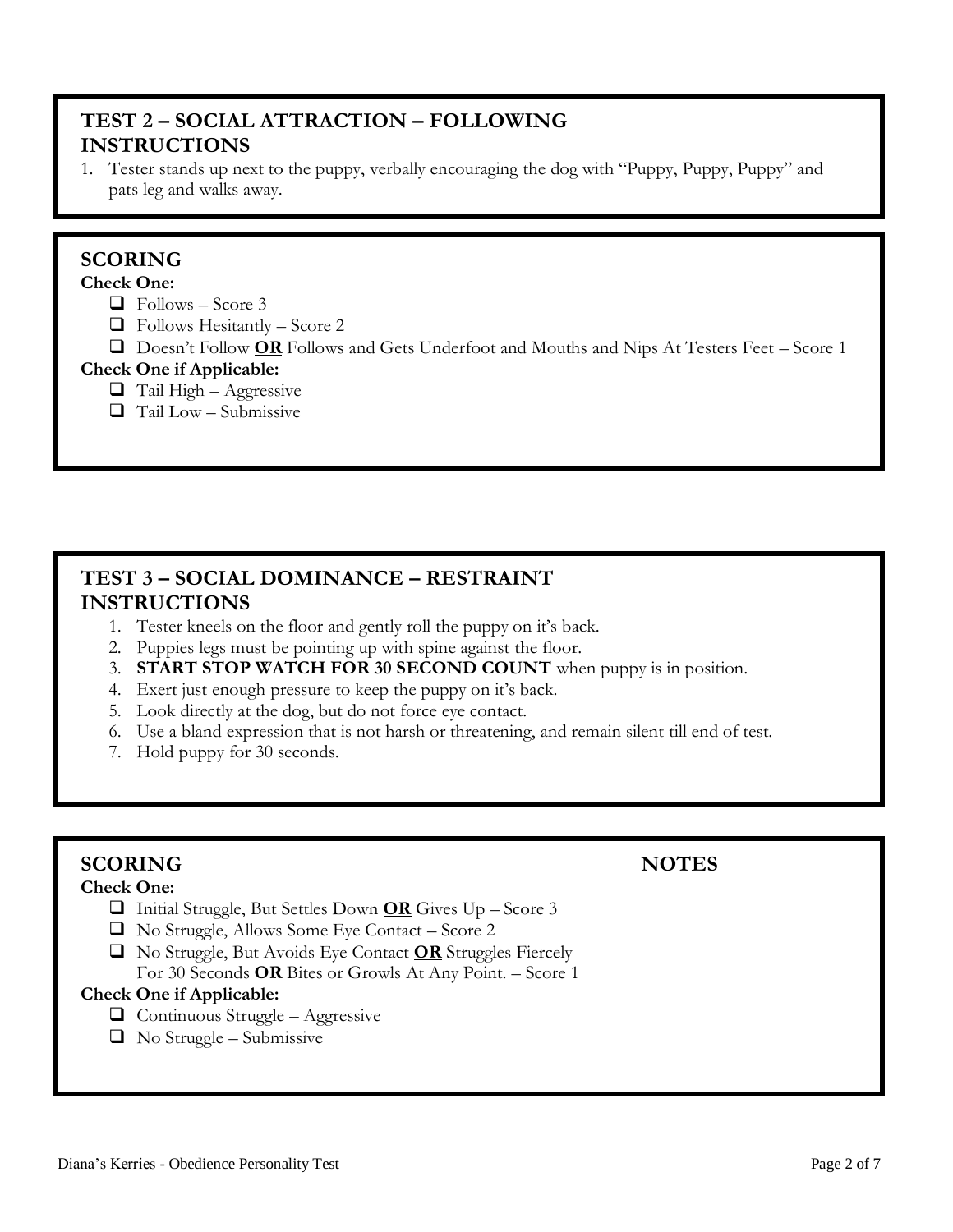- 1. Kneel placing puppy setting in front at a 45<sup>°</sup> angle, facing Tester.
- 2. Stroke puppy slowly with one hand starting at the head smoothly towards the tail.
- 3. Tester talks quietly to the puppy and leans face forward so puppy is close so it can attempt to lick face.

# **SCORING**

# **Check One:**

- Snuggles and Tries to Lick Face **OR** Squirms a Bit and Licks Hand Score 3
- Rolls Over and Licks Hand **OR** Jumps Up and Paws Tester Score 2
- Puppy Growls, Mouths, or Nips **OR** Leaves or Tries To Get Away Score 1

### **Check One If Applicable:**

- $\Box$  Jumping, Pawing, Mouthing or Growling Aggressive
- $\Box$  Rolling or Moving Away Submissive

# **TEST 5 – SOCIAL DOMINANCE – LOSS OF CONTROL**

# **INSTRUCTIONS**

- 1. Tester bends over puppy with puppy facing away, using hands as a cradle and lift dog off the ground. (Keep fingers intertwined.)
- 2. **START STOP WATCH FOR 30 SECONDS COUNT** when puppy is in position.
- 3. Set puppy down after 30 second count.

# **SCORING**

### **Check One:**

- Relaxed, No Struggle **OR** Struggles Briefly And Settles Down Score 3
- No Struggle, But Whimpered or Growled **OR** Runs Away When Placed Down Score 2
- Struggled Fiercely and Whimpered **Or** Growled And Nipped Score 1

### **Check One If Applicable:**

- $\Box$  Fiercely Struggled Aggressive
- $\Box$  Whimpered or Ran Away Submissive

# – **CALM PUPPY DOWN BY PETTING BEFORE GOING TO NEXT TEST.** –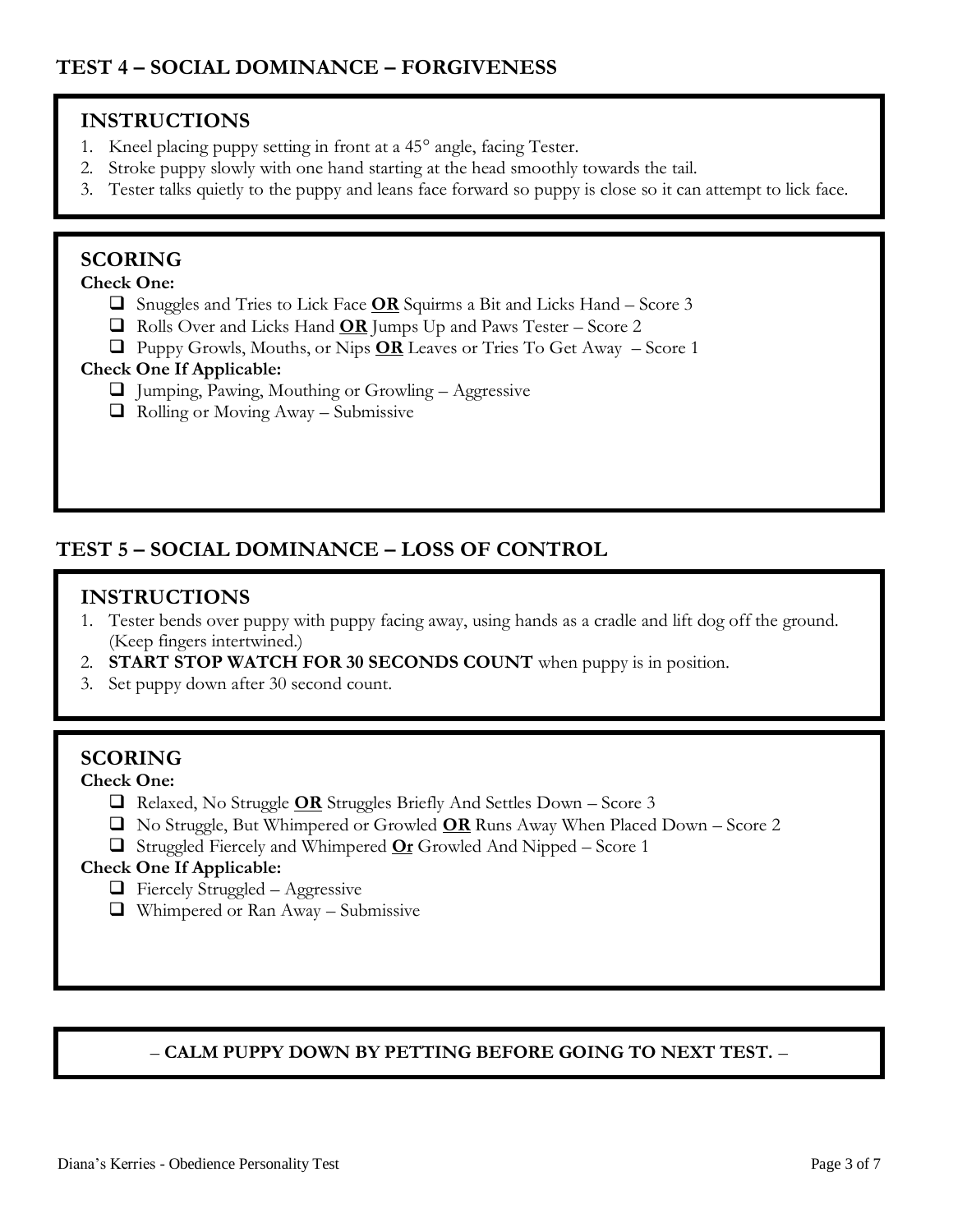- 1. Tester kneels with back of dog on knees.
- 2. Dangle ball of paper in front of dog on and tease puppy with encouragement. (Get puppy interested in the paper ball.)
- 3. When the puppy shows interest, Tester tosses paper ball 3 feet.
- 4. When puppy moves to paper ball, tester moves back 2 feet.
- 5. If puppy picks up paper encourage it to bring it back.
- 6. If puppy returns with or without the paper ball praise the puppy.
- 7. If not, catch the puppies attention, pickup paper ball and move away **OR** Retrieve puppy if it has run away with the paper ball.

# – **SCORE AND REPEAT THE TEST** –

# **SCORING TEST 6**

#### **Check One:**

- $\Box$  Chases and Returns With or Without Paper Ball Score 3
- Chases, Stands Over Paper Ball, and Does Not Return **OR** Chases and Loses Interest Score 2
- $\Box$  Chases Paper Ball, Picks It Up and Runs Away Score 1

#### **Check One If Applicable:**

- $\Box$  Chasses Paper Ball, Picks It Up And Runs Away Aggressive
- $\Box$  Fails To Chase Paper Ball Submissive

# **SCORING TEST 7**

#### **Check One:**

- $\Box$  Chases and Returns With or Without Paper Ball Score 3
- Chases, Stands Over Paper Ball, and Does Not Return **OR** Chases and Loses Interest Score 2
- $\Box$  Chases Paper Ball, Picks It Up and Runs Away Score 1
- $\Box$  Fails To Chase Paper Ball Score 1

#### **Check One If Applicable:**

- $\Box$  Chasses Paper Ball, Picks It Up And Runs Away Aggressive
- $\Box$  Fails To Chase Paper Ball Submissive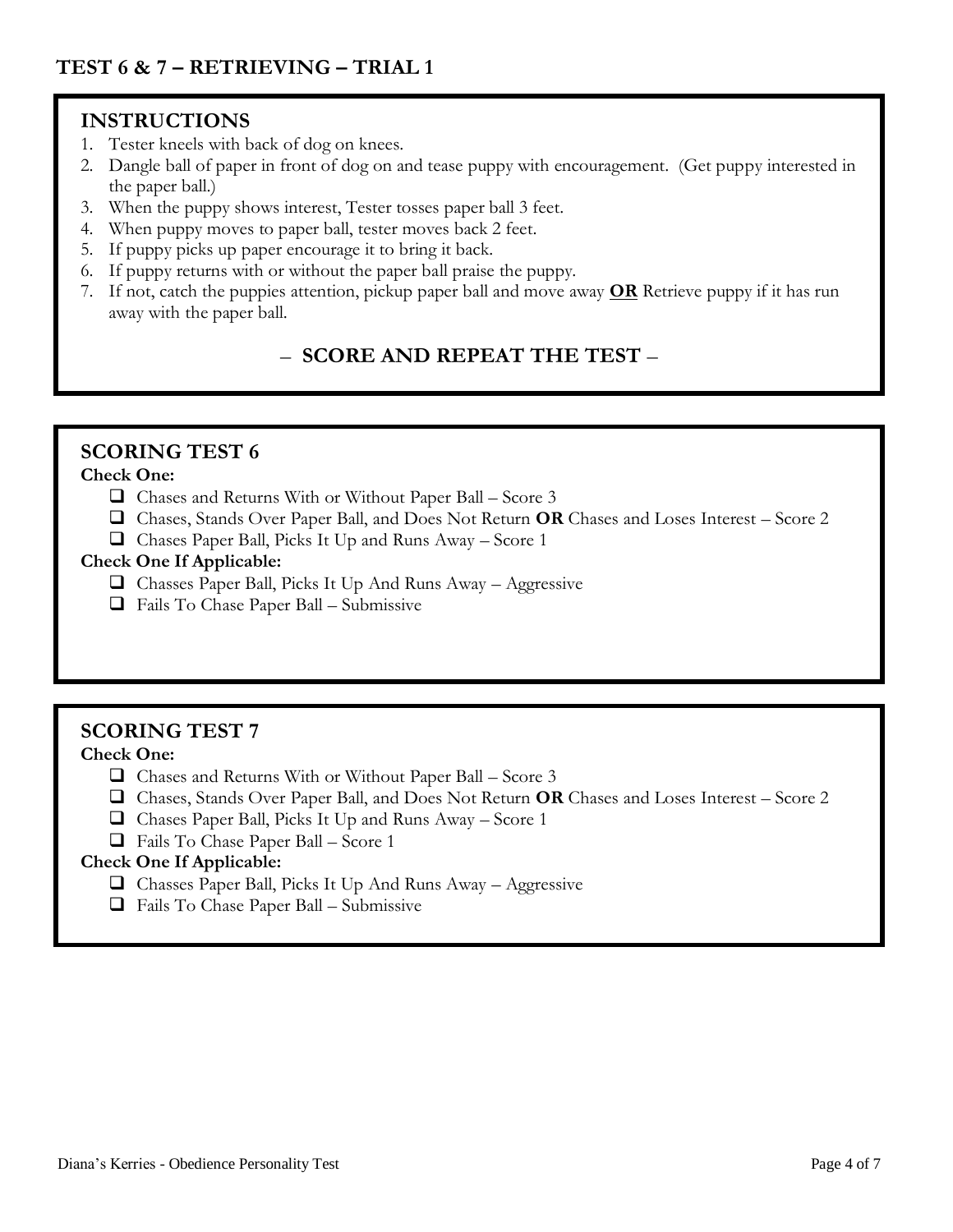- This test requires a gradual increase in finger pressure.
- $\triangleright$  The tester should practice by squeezing the forefinger of one hand between the thumb and the forefinger of the other; slowly increasing pressure while counting to 12, until he is squeezing as hard as he can. Do not use finger nails, only the pads of fingers. When the tester can do this consistently, begin test. Tester will be shown where to test on the dogs ear.
- 1. Tester kneels and holds dog.
- 2. Tester grasps the dog's ear applies pressure to the count of 12.
- 3. As soon as the puppy shows any sign of pain, pulling away, or trying to bite the tester immediately releases pressure.
- 4. Tester immediately praises puppy and strokes the dog playfully.
- 5. **COUNT IS RECORDED**

# **SCORING**

#### **Check One:**

- $\Box$  Count of 5 to 8 Score 3
- $\Box$  Count of 3 to 4 Score 2
- $\Box$  Count of 9 to 10 Score 2
- $\Box$  Count of 1 to 2 Score 1
- $\Box$  Count of 11 to 12 Score 1

### **Check One If Applicable:**

- $\Box$  Count of 1 to 2 Submissive
- $\Box$  Count of 3 to 4 Submissive
- $\Box$  Count of 9 to 10 Aggressive
- $\Box$  Count of 11 to 12 Aggressive

# **TEST 9 – SOUND REACTION**

### **INSTRUCTIONS**

- 1. Tester places puppy so it faces away from the direction the sound is going to come from.
- 2. After the Tester places the puppy, it does not touch it for the remainder of the test.
- 3. The Assistant shakes a can 3 times very quickly and vigorously to make a loud noise and then freezes in position, not making eye contact with the puppy.

# **SCORING NOTES**

#### **Check One:**

- $\Box$  Acts interested, moves toward the sound or listens and orients its head curiously in the direction of the sound, even if startled at first – Score 3
- $\Box$  Locates sound, but stays in place and barks Score 2
- $\Box$  Ignores sound Score 1
- $\Box$  Goes to sound and barks Score 1
- $\Box$  Cringes, or backs offs, or tries too hide Score 1

### **Check One If Applicable:**

- $\Box$  Locates sound, but stays in place and barks Aggressive
- $\Box$  Goes to sound and barks Aggressive
- $\Box$  Cringes, or backs offs, or tries too hide Submissive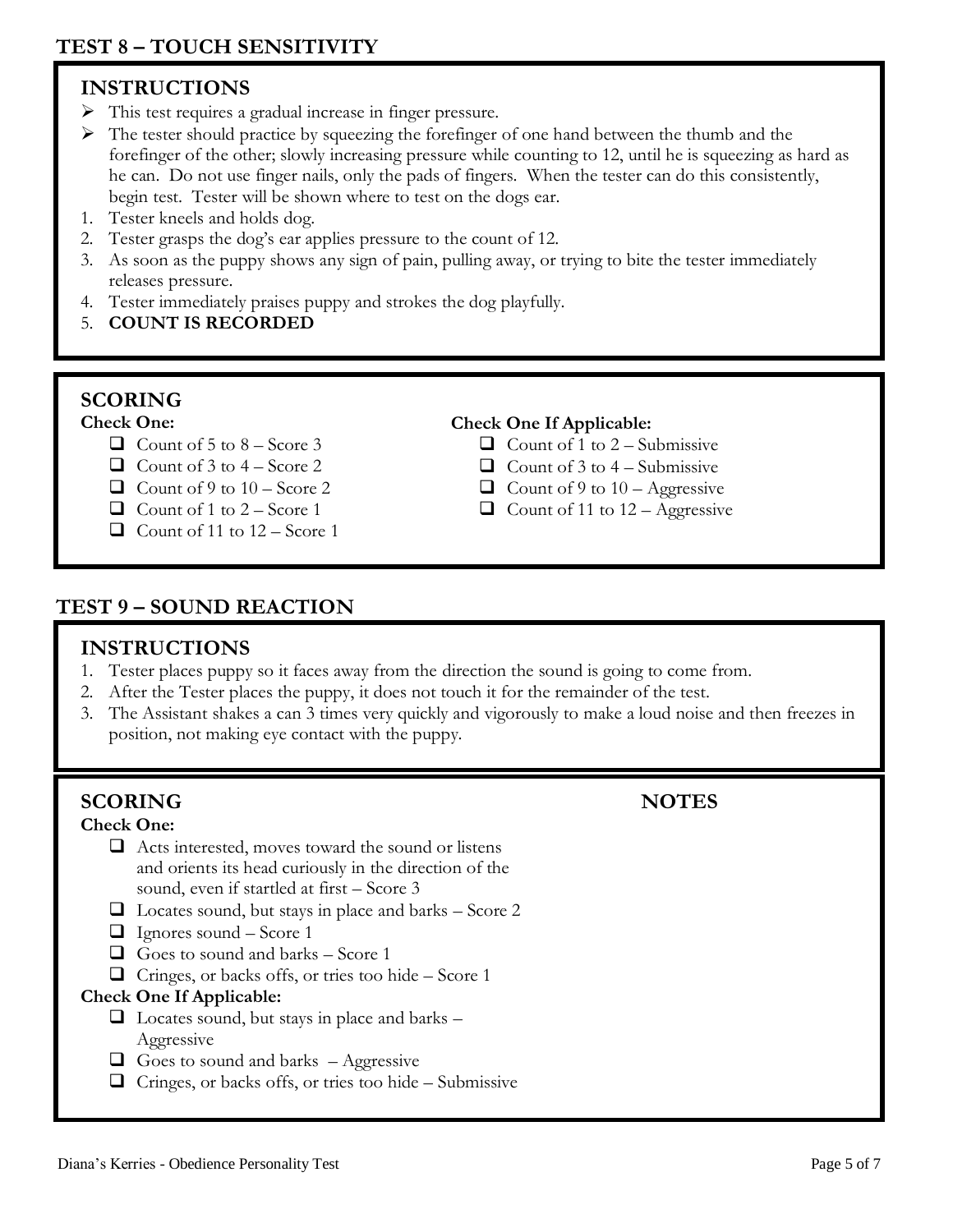- 1. Assistant stands off to side holding on to a piece of string that has been tied to a towel.
- 2. Assistant jerks towel toward himself and not towards the puppy, but sideways in front of it.
- 3. The towel should be jerked five or six times.

# **SCORING NOTES**

## **Check One:**

- $\Box$  Displays some curiosity, approaches and investigate  $-$  Score 3
- $\Box$  Ignores Test Object Score 3
- $\Box$  Barks Score 2
- Attacks, Growls, Bites, or Threatens Score 1
- $\Box$  Shies away or hides Score 1

# **Check One If Applicable:**

- $\Box$  Ignores Test Object Submissive
- $\Box$  Barks and Tail is  $Up Aggressive$
- $\Box$  Barks and Tail is Down Submissive
- $\Box$  Attacks, Growls, Bites, or Threatens Aggressive
- $\Box$  Cringes, or backs offs, or tries too hide Submissive

# **TEST 11 – RESPONSE TO FOOD STIMULI**

# **INSTRUCTIONS**

- 1. Hold a small bit of some smelly food and allow the puppy to smell the food.
- 2. After a moment the Tester should allow the puppy to have the food.
- 3. Next, with the dog watching, the Tester takes another place another piece of food in a partially cupped hand and offer it to the dog.
- 4. If the dog nuzzles the hand it is offered and allowed to eat the food.
- 5. Tester shows the puppy another piece of food visibly in his fingers. Next he lowers his hand towards the puppy and gently waves the food in front of the puppy while turning in place a 360° rotation. **GIVE NO VERBAL ENCOURAGEMENT.**

# **SCORING NOTES**

# **Check One:**

- $\Box$  Shows interest in food and nuzzles and/or digs at hand and follows tester in  $360^{\circ}$  turn – Score 3
- $\Box$  Shows interest in the food, but does not try to get it out of the hand – Score 2
- $\Box$  Shows no interest in the food Score 1

# **Check One If Applicable:**

 $\Box$  Growls or Barks at any part of the test – Aggressive